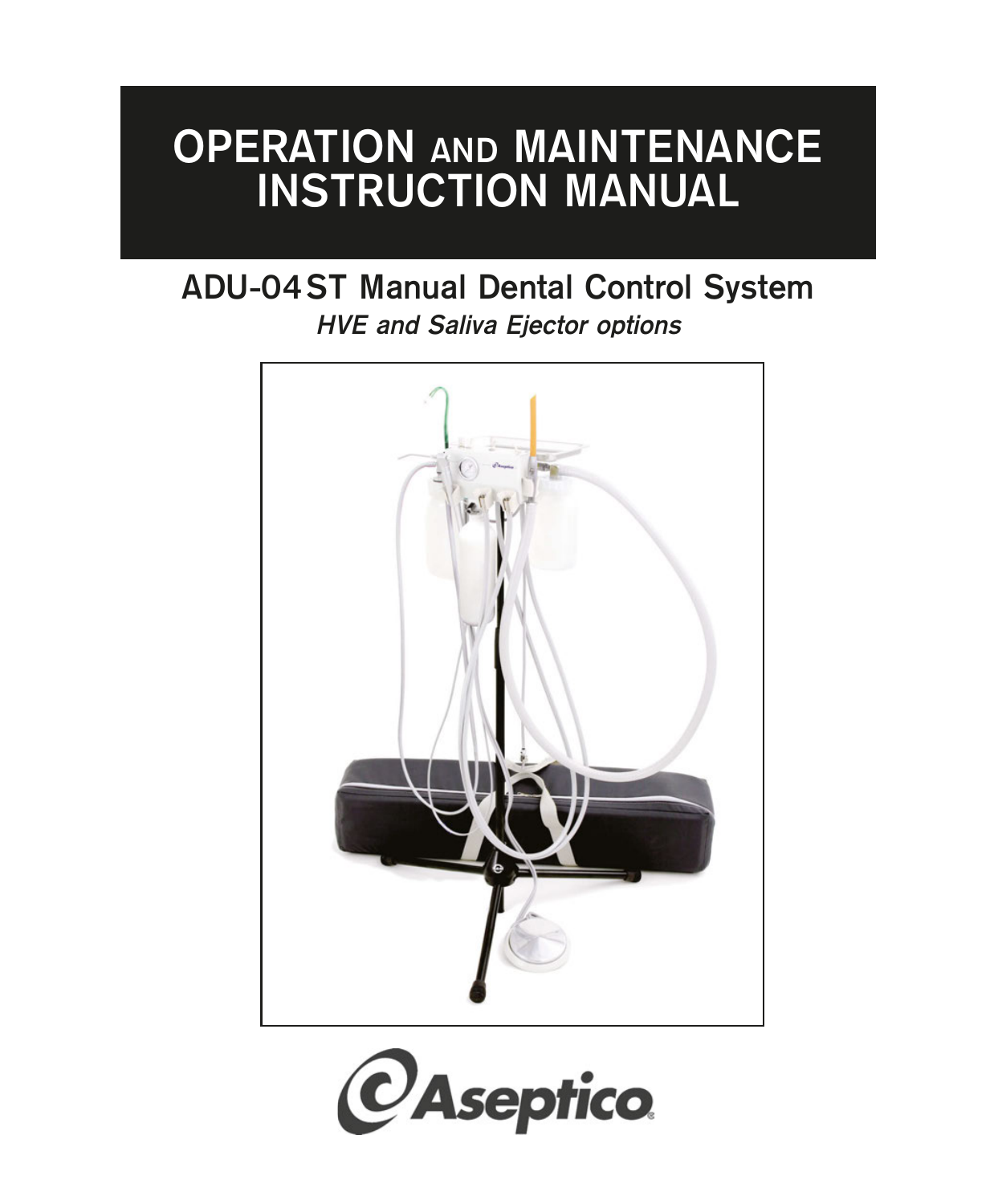### **TABLE OF CONTENTS:**

| Package Contents & Options 1                 |
|----------------------------------------------|
| Setting Up the Unit 2                        |
| • Figure 1 - Case Contents 2                 |
| • Figure 2 - ADU-04ST Setup 2                |
| Remote Setup 3                               |
| • Figure 3 - Vacuum Systems Quick Connects 3 |
| Operation Functions 4                        |
| • Figure 4 - Operation Functions 4           |
|                                              |
| • Figure 5 - Air/Water Syringe 5             |
| Cleaning Back Cover                          |
|                                              |

### **SPECIFICATIONS:**

Case Size: 11 in. x 11 in. x 40 in. Case Weight: 18 lbs. Power Source: 80 - 100 PSI Compressed Air

### **SYMBOL DEFINITIONS:**



P.O. Box 1548 • Woodinville, WA 98072 8333 216<sup>th</sup> Street S.E. • Woodinville, WA 98072 International (425) 487-3157 • Toll Free(800) 426-5913 www.aseptico.com • info@aseptico.com

| To prevent injury to people and damage to<br>property, please heed relevant warnings<br>and remarks. They are marked as follows: |                                                                    |  |  |  |
|----------------------------------------------------------------------------------------------------------------------------------|--------------------------------------------------------------------|--|--|--|
| <b>WARNING:</b>                                                                                                                  | Serious injury or death<br>may result if ignored.                  |  |  |  |
| <b>CAUTION:</b>                                                                                                                  | Damage to property or<br>the environment may<br>result if ignored. |  |  |  |
| <b>NOTE:</b>                                                                                                                     | Important additional<br>information and hints.                     |  |  |  |





**Tower Business Centre, 2nd Flr,** Tower Street, Swatar, BKR 4013 Malta

| Type B Equipment                             |          | Alternating current       |
|----------------------------------------------|----------|---------------------------|
| Attention, consult<br>accompanying documents | $\equiv$ | Protective earth (ground) |
| Dangerous Voltage                            |          | Earth (ground)            |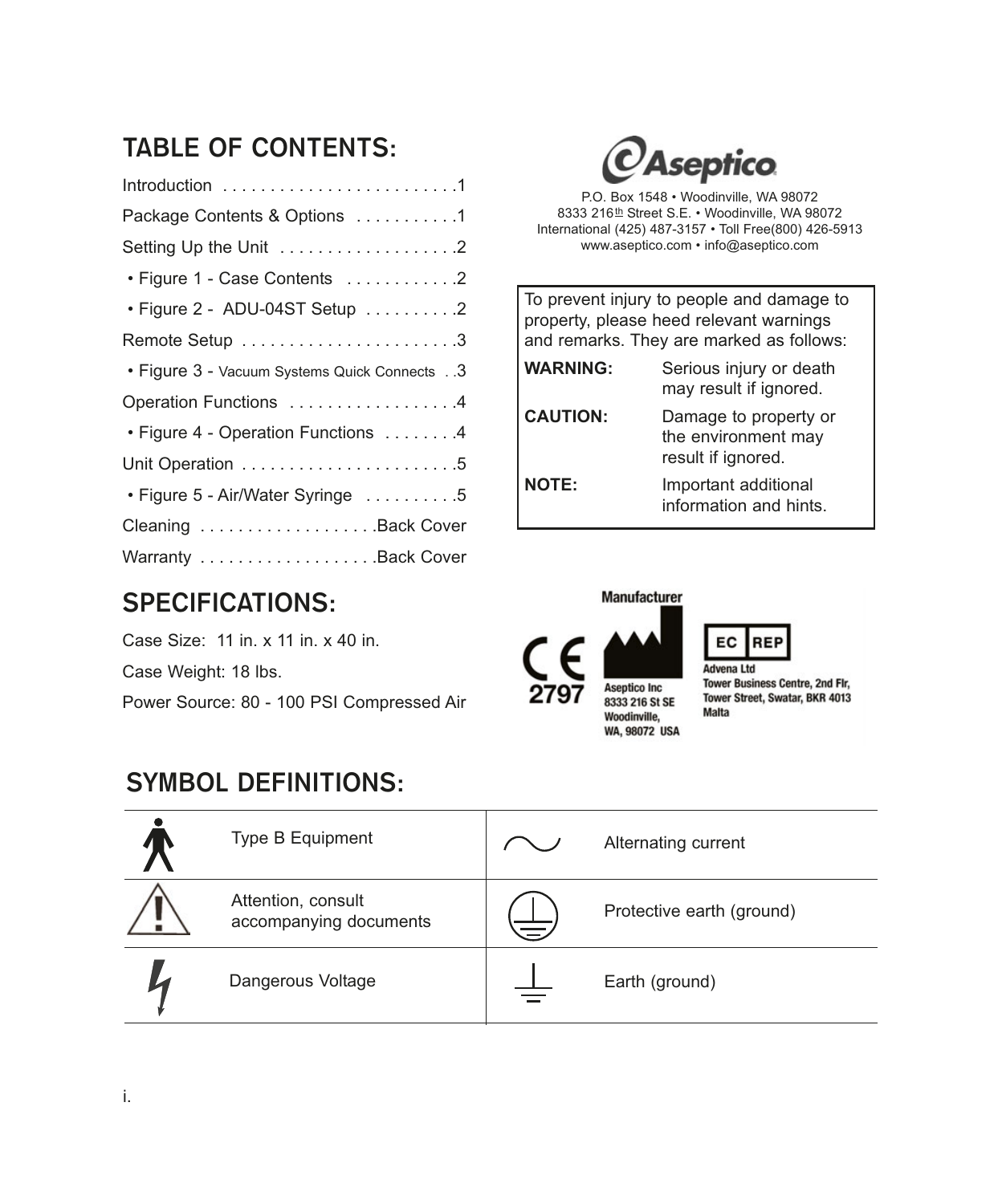Your new Aseptico ADU-04ST Manual Dental Control System is one of the finest handpiece control systems available to the professional. Offering manual activation and a remote stand, the ADU-04ST model provides an economic control system for dental operators, hygienist's room or satellite office.

*Congratulations!*

This system is engineered to provide many years of reliable service. Please read the instructions provided in this manual to receive the best and longest service from your Aseptico equipment.

Separate manuals may be provided to cover the operation and maintenance of handpieces or other accessories for your unit. Handpieces are purchased separately.

### **PACKAGE CONTENTS:**

- ADU-04 Pneumatic Control Unit
- TA-90D 3-Way Air/Water Syringe with Tips
- AA-42 Foot Control and Tubing
- Highspeed Handpiece Control
- Lowspeed Handpiece Control
- NWS-8 Self Contained Clean Water System
- AA-61 Water Connector for scalers
- 25-Foot Extension Line

### **OPTIONS:**

- AA-21ST High Volume Evacuator HVE
- AA-25ST Saliva Ejector System
- Fiber Optics Kit for fiber optics handpieces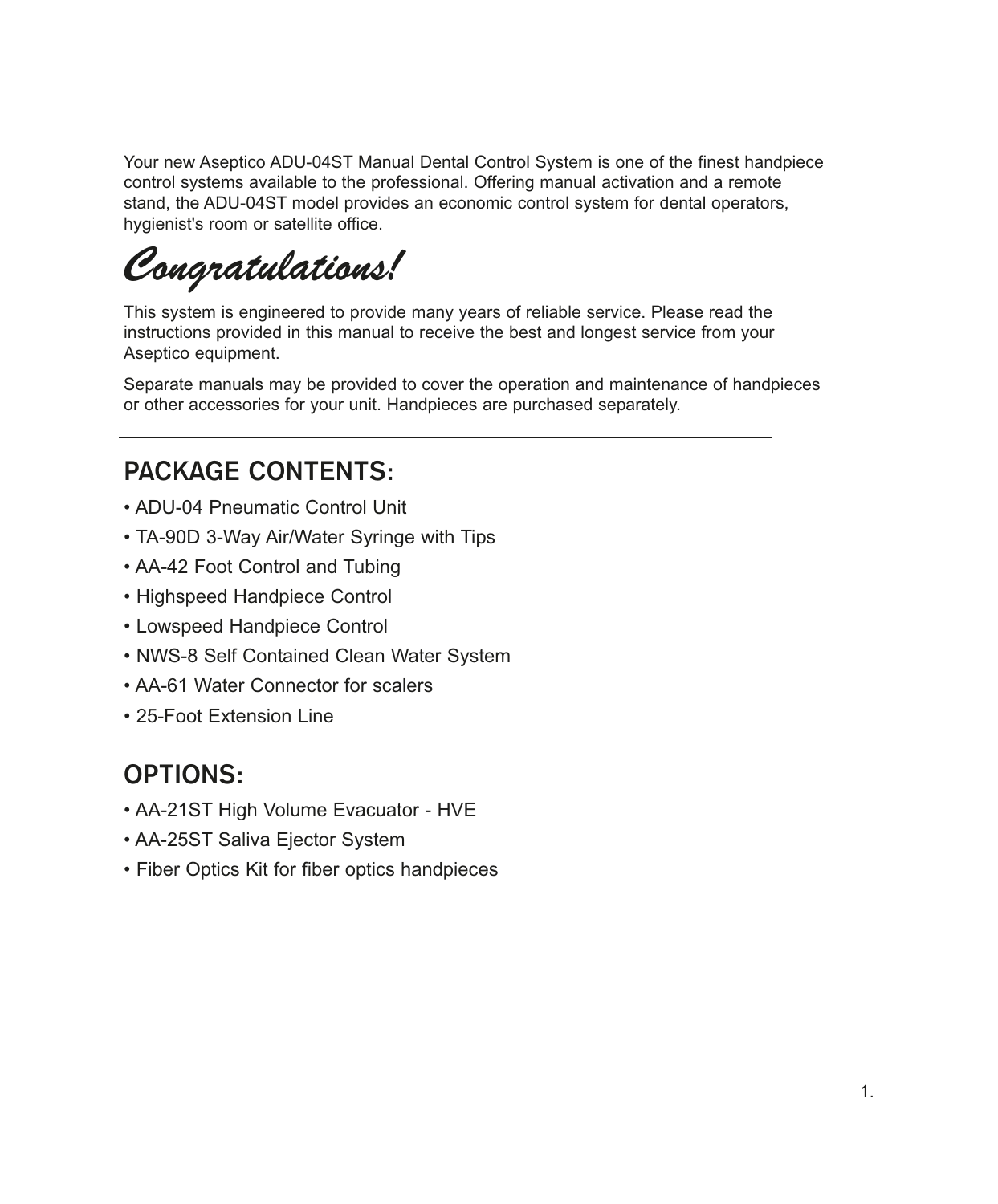### **SETTING UP THE UNIT:**



- 1. The ADU-04ST comes factory-mounted on a tripod stand.
- 2. Remove the system from the carrying case (Fig. 1), fully extend tripod legs, and stand the system up (Fig. 2).
- 3. Unit height is adjusted by loosening the adjustment handle on tripod, raise or lower system, then tighten adjustment handle.

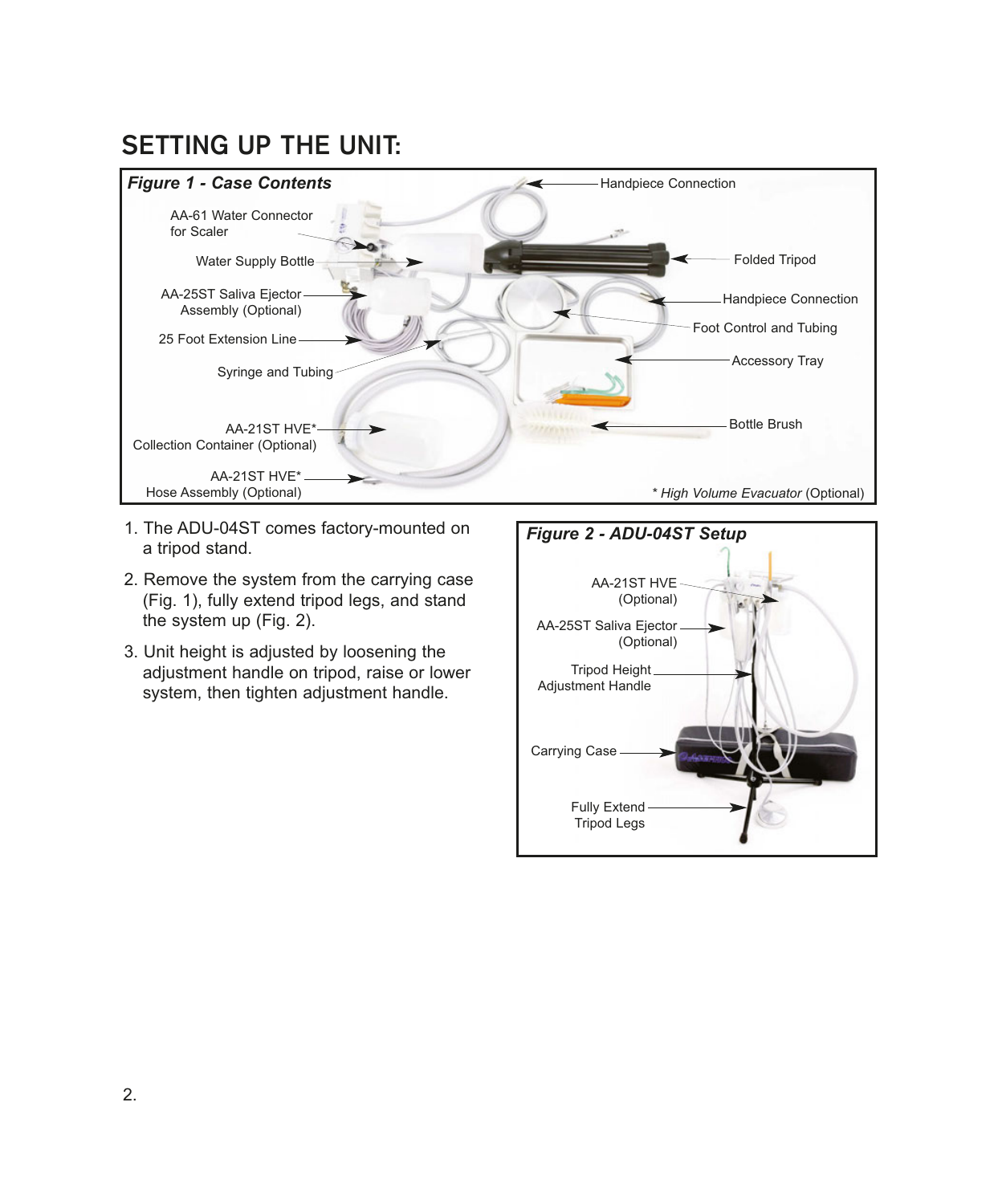### **REMOTE SETUP:**

- 1. Remove components from the soft carrying case as required. **Note item locations to ease repackaging.**
- 2. Attach one end of the 25 ft. grey extension line to the grey air supply line from the unit. Connect the other end to a clean regulated 80-100 PSI compressed air supply.
- 3. Locate the white plastic water supply bottle in the soft carrying case. Fill the bottle with clean or sterile water and attach it to the white fitting on the underside of the ADU-04ST.
- 4. **Optional AA-25ST Saliva Ejector System** The Saliva Ejector System consists of a plastic waste container and a single lowvelocity hose. Mount the waste container to the quick connect on the mounting block located on the back left-hand side of the chassis (see Fig. 3). Push the waste container straight up into the Quick Connector, until the snap ring locks it into place. Attach saliva ejector hose to the quick connect located on top of waste container and then place ejector valve into the holder located on left side of unit. To remove waste container assembly, push in on snap-ring tab and pull the assembly out of Connector.



- 5. **Optional AA-21ST HVE System -** The High Volume Evacuator consists of a plastic waste container and a single large-diameter low velocity hose. Mount the waste container and hose assembly to the quick connect on the mounting block located on the back right-hand side of the chassis (see Fig. 3), then place HVE valve in the holder on the right side of unit. To attach the assembly, push the waste container and hose assembly straight into the Quick Connector, until the snap ring locks it into place. To remove assembly, push in on snap-ring tab and pull the assembly out of Connector.
- 6. Slide the accessory tray between the ADU-04ST chassis back and the mounting block.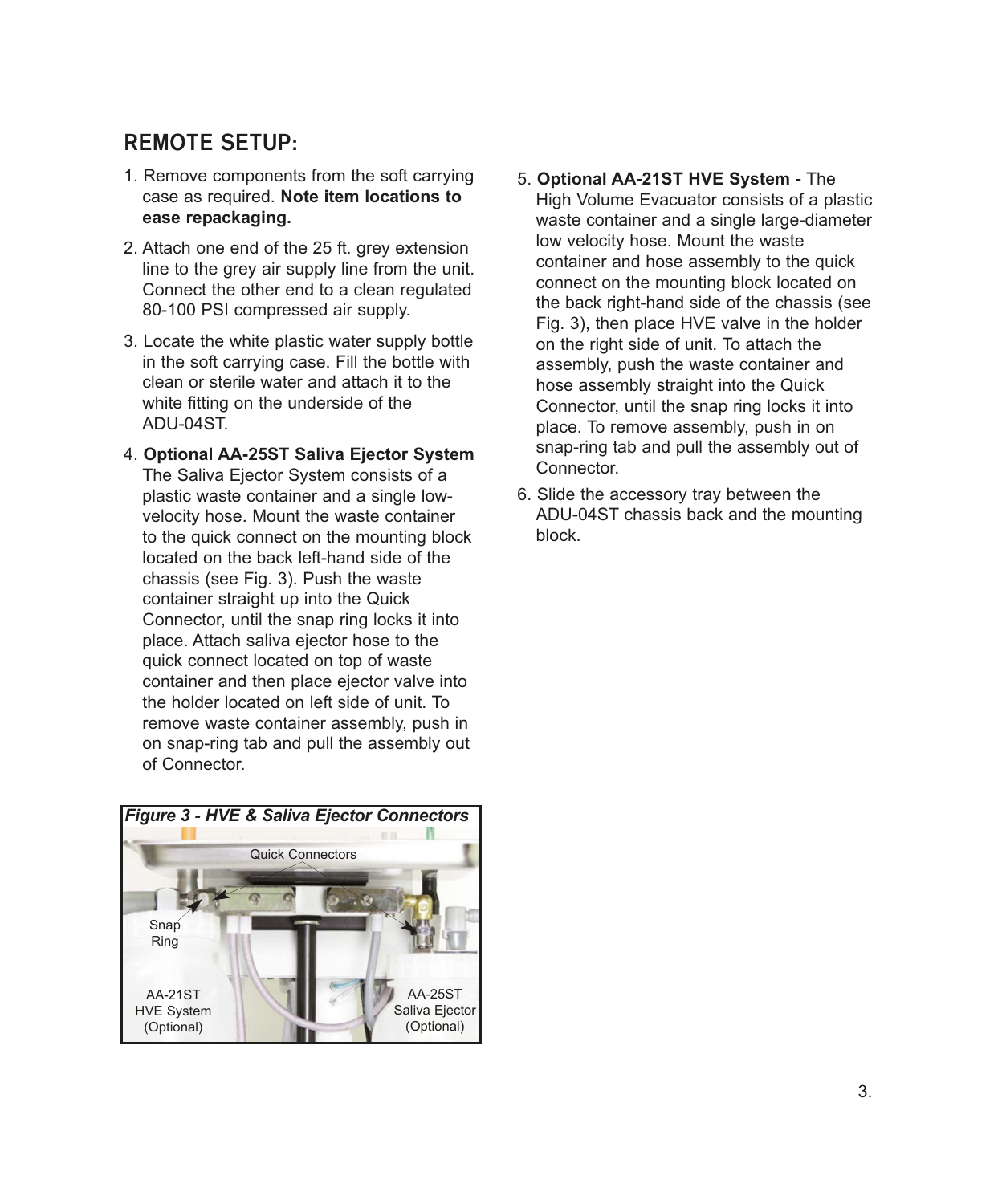### **OPERATION FUNCTIONS - Cont'd**



### **OPERATION FUNCTIONS (Refer to Fig. 4)**

#### **Handpiece Selector:**

Selects high-speed (HP1) or low-speed (HP2) handpiece operation.

#### **Water On/Off Toggle:**

Controls the on/off flow of water coolant to the high-speed handpiece.

#### **Water Flow Control:**

Adjusts the water coolant flow to the highspeed handpiece.

#### **Pressure Gauge:**

Gives a visual indication of the drive air pressure to the handpiece in use.

#### **HP Air Pressure Adjustment:**

Adjusts the drive air pressure to the highspeed and low-speed handpieces.

#### **Foot Control:**

Controls the drive air pressure to the active handpiece. Apply light foot pressure to any part of the foot control cover.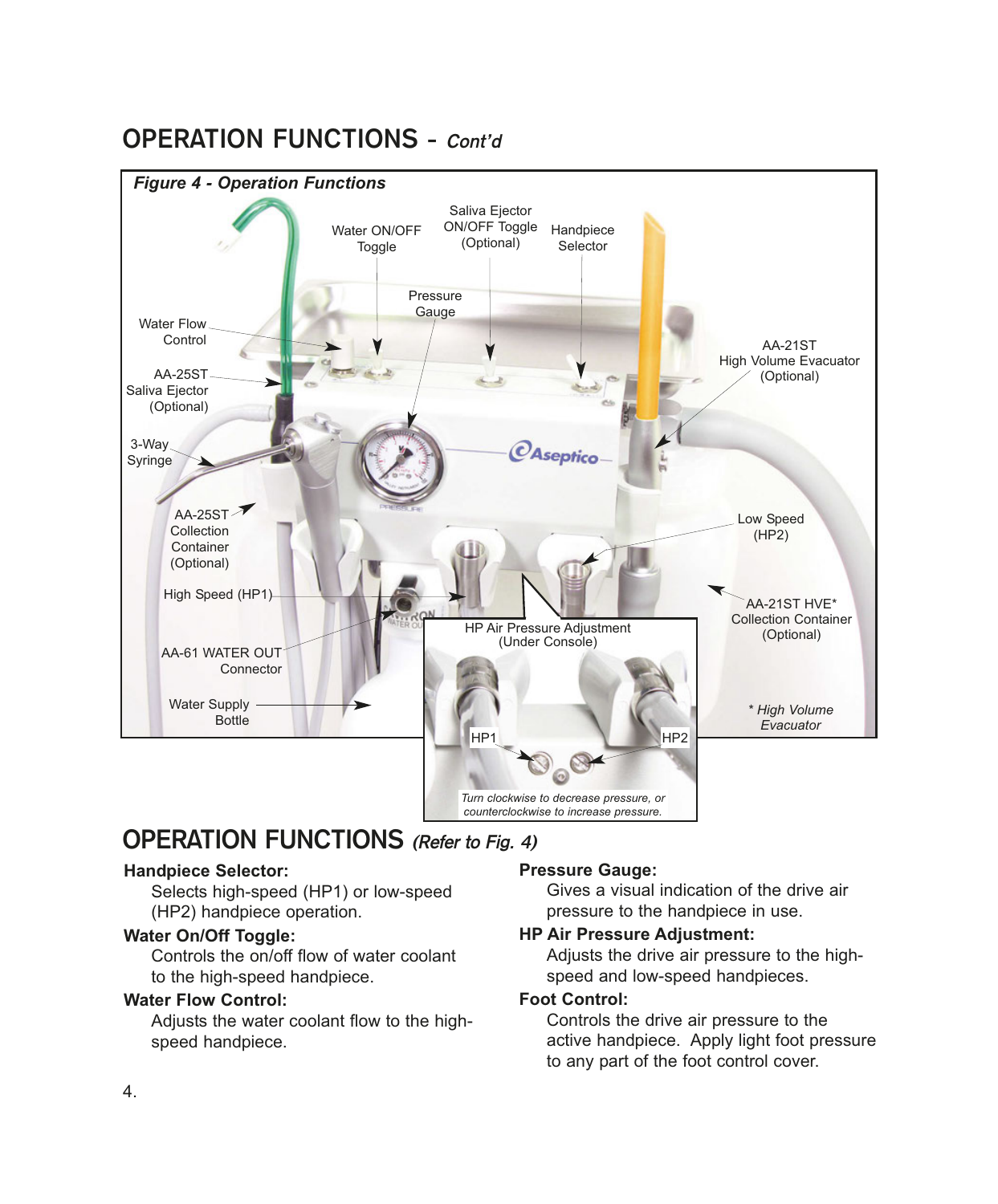#### **3-Way Air /Water Syringe:**

Delivers air, water, or a combination mist. Supplied with autoclavable tip.

#### **NWS-8 Water System**: White 1-liter bottle dispenses water through the 3-Way Air/Water Syringe and high-speed handpiece.

#### **Saliva Ejector On/Off Toggle (Optional):** Turns vacuum On/Off to the saliva ejector valve.

#### **AA-21ST High Volume Evacuator (Optional):** Provides vacuum flow to the High Volume Evacuator when the HVE valve button is depressed.

#### **AA-61 Water Out Connector:**

Provides water via standard 1/4" quick disconnect to independent Cavitron or scaler units requiring a water supply. Remove the black rubber cap, then connect water line to this connector. FOR WATER OUT CONNECTIONS ONLY!

### **UNIT OPERATION**

**Handpieces -** Connect the proper high-speed and low-speed handpieces to their appropriate connector. Switch the handpiece selector toggle to the desired handpiece. Depress foot control for operation.

**3-Way Air/Water Syringe** - Depress the right button for air operation, and the left button for water operation. Depressing both buttons will create a mist. The syringe features quickchange autoclavable tips: To remove a tip, press on the locking collar surrounding the tip socket and pull the used tip straight out of the socket (see Fig. 5). To insert a new tip, press locking collar and push tip into socket as far as it will go. Release collar and gently tug on tip before using to ensure that tip is securely locked into socket.

**Optional Saliva Ejector** - Remove the saliva ejector valve from its holder and insert a standard saliva ejector tip. Turn the low vacuum toggle switch ON. Waste from the vacuum system will collect in the attached plastic bottle. When the waste container is 3/4 full, it must be emptied to prevent a back-up in the system.

**Optional HVE System** - Remove the vacuum hose from its holder and insert a standard oral evacuator tip. Depress the button switch on the side of the HVE valve for vacuum. Waste from the vacuum system will collect in the attached plastic bottle. When the waste container is 3/4 full, it should be emptied.